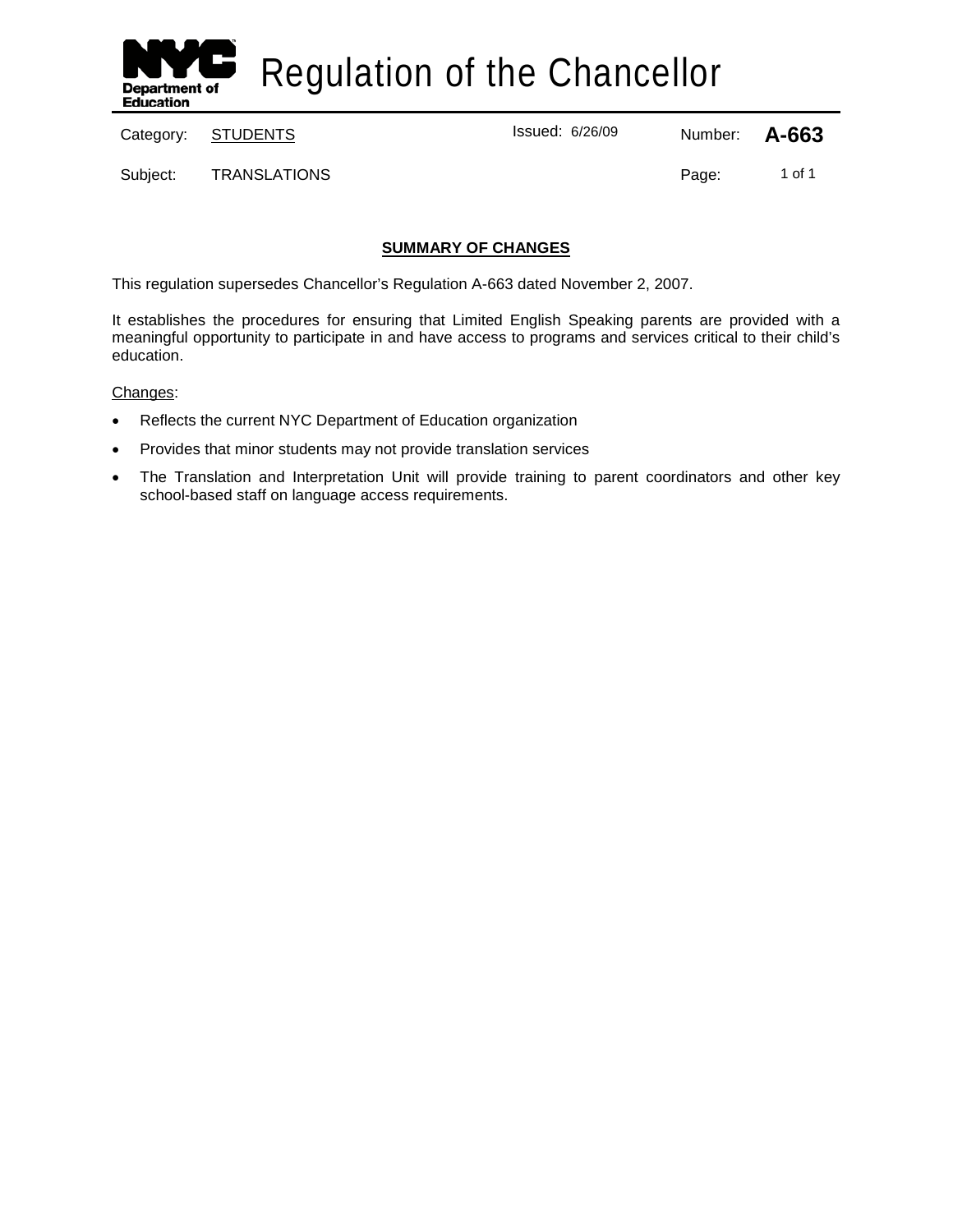### **ABSTRACT**

This regulation supersedes Chancellor's Regulation A-663 dated November 2, 2007. It establishes the procedures for ensuring that Limited English Speaking parents<sup>[1](#page-1-0)</sup> are provided with a meaningful opportunity to participate in and have access to programs and services critical to their child's education.

The Translation and Interpretation Unit within the Office for Family Engagement and Advocacy is responsible for providing language access support to families and parent leaders.

#### **I. DEFINITIONS**

For purposes of this regulation:

- A. Covered languages mean the nine most common primary languages other than English spoken by persons living in New York City as identified by the Department of Education ("The Department").
- B. Primary language means the primary language spoken by a student's parent or guardian, as determined by the Department.
- C. Interpretation means the act of contemporaneous communication between a speaker of English and a speaker of a covered language wherein the words of one person are communicated to others orally in a different language.
- D. Translation means the written communication between a speaker of English and a speaker of a covered language wherein the written words of one person are communicated to others in writing in a different language.
- E. Language assistance services means interpretation and/or translation between English and a covered language.

## **II. DETERMINATION OF PRIMARY LANGUAGE**

- A. Schools must determine within 30 (thirty) days of a student's enrollment (or, for students already enrolled, by a date and procedure to be determined by the Office of Teaching and Learning) the primary language spoken by the parent of each student enrolled in the school, and if such language is not English, whether the parent requires language assistance in order to communicate effectively with the Department.
- B. The school shall maintain an appropriate and current record of the primary language of each parent. Such information must be maintained in ATS and on the student emergency card.

#### **III. OBLIGATION TO PROVIDE LANGUAGE ASSISTANCE SERVICES**

- A. Each school and office shall, consistent with this regulation, provide translation and interpretation services to all parents who require language assistance in order to communicate effectively with the Department.
- B. The Department may provide translation and interpretation services beyond those outlined in this regulation.
- C. Parents may choose to rely on an adult friend/companion or relative for language and interpretation services. Students and other children (minors under the age of 18) may not serve as interpreters for school staff and parents during any formal or informal meeting where student achievement and/or student conduct are discussed.

<span id="page-1-0"></span>The term "parent", whenever used in this regulation, means the student's parent(s) or guardian(s), or any person(s) in a parental or custodial relationship to the student, or the student, if he/she is an emancipated minor or has reached 18 years of age.

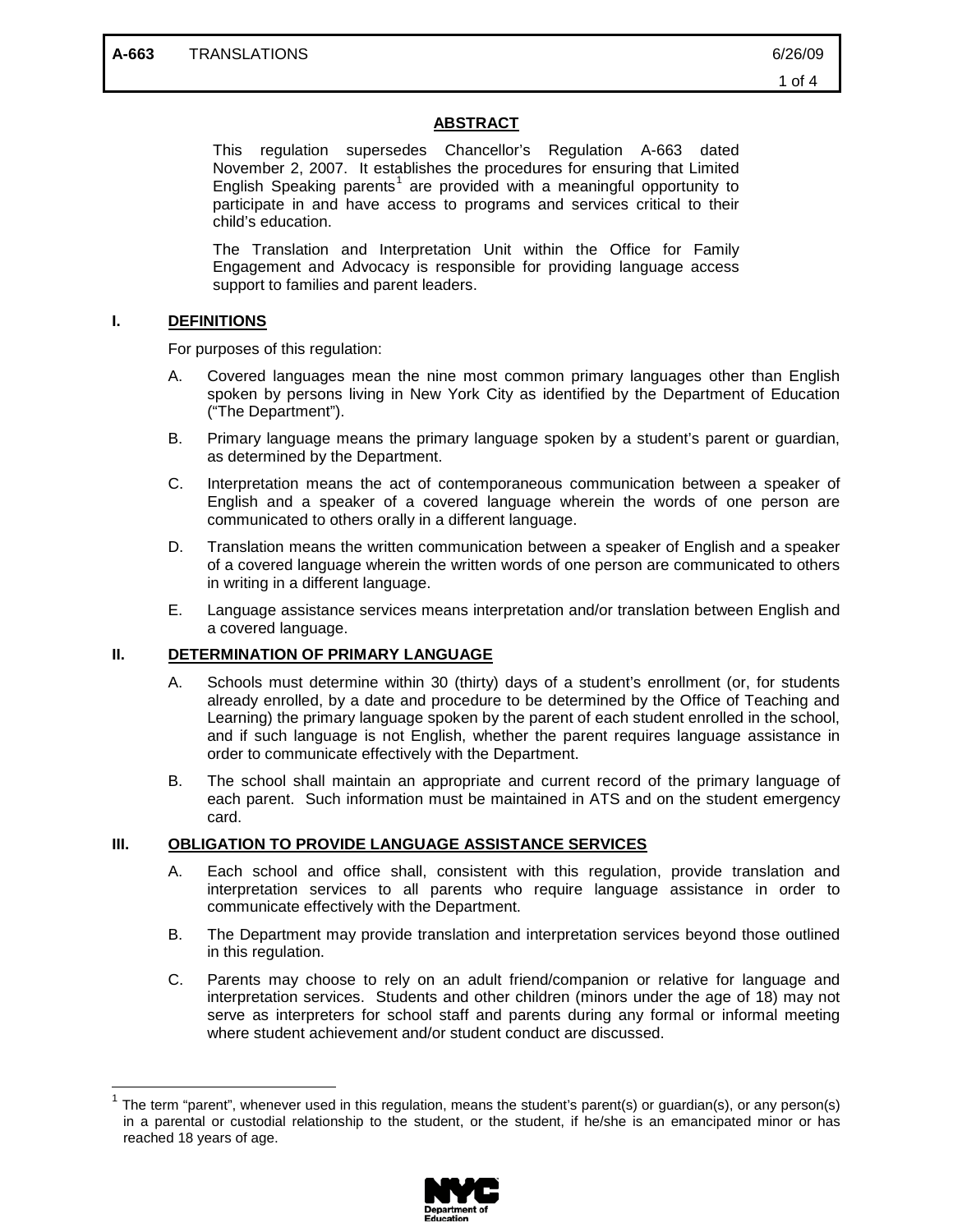### **IV. SCHOOL-BASED LANGUAGE ASSISTANCE ASSESSMENT**

- A. As part of its Comprehensive Educational Plan, each school must address:
	- 1. its language assistance needs consistent with the requirements of this regulation, including:
		- a. regular and timely provision of translated documents through either existing resources or the Translation and Interpretation Unit;
		- b. timely provision of interpretation services at group and one-on-one meetings upon request when such services are necessary for parents to communicate with teachers, guidance counselors, school nurse and/or other school staff regarding critical information about their child's education;
		- c. how it will provide those needs; and
		- d. the budgetary and staffing resources it is devoting to fulfill those needs;
		- e compliance with the notification requirements set forth in Section VII below.

### **V. TRANSLATION REQUIREMENTS**

- A. Centrally Produced Critical Communications
	- 1. The central offices of the Department of Education shall identify documents which are distributed or electronically communicated to all or substantially all parents within the City containing critical information regarding their child's education, including, but not limited to:
		- a. registration, application, and selection;
		- b. standards and performance (e.g., standard text on report cards);
		- c. conduct, safety, and discipline;
		- d. special education and related services; and
		- e. transfers and discharges.
	- 2. The Translation and Interpretation Unit shall: (a) translate such critical communication in a timely manner, in each of the covered languages; and (b) work with the office responsible for the critical communication to make such translations available to the schools.
- B. Student Specific Critical Documents
	- 1. Schools shall provide parents whose primary language is a covered language with a translation of any document that contains individual, student-specific information regarding, but not limited to, a student's:
		- a. health;
		- b. safety;
		- c. legal or disciplinary matters; and
		- d. entitlement to public education or placement in any Special Education, English Language Learner or non-standard academic program.
- C. Alternatives to Translation

When the Translation and Interpretation Unit, a school, or office is temporarily unable to provide required translation into one or more covered languages, it must provide, in addition to any other assistance, a cover letter or notice on the face of the English document in the appropriate covered language(s), indicating how a parent can request free translation or interpretation of such document.

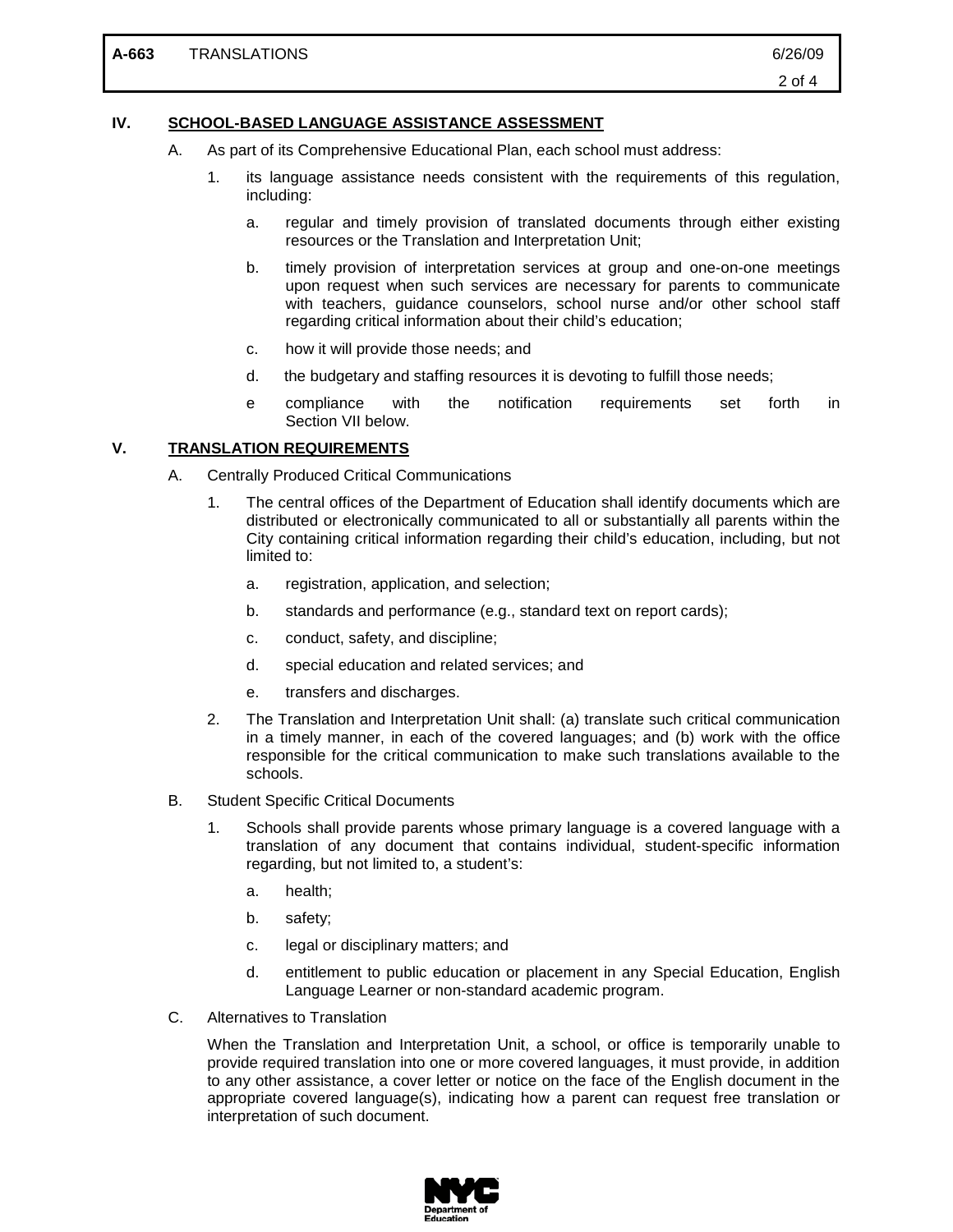### **VI. INTERPRETATION SERVICES**

- A. The Department shall provide interpretation services, to the maximum extent practicable within the budget appropriated for such services, during regular business hours, to parents whose primary language is a covered language and who request such services in order to communicate with school staff and school officials regarding critical information about their child's education.
- B. Depending upon availability, such interpretation services may be provided either at the location where the parent is seeking to communicate or by telephone.
- C. The Department's Translation and Interpretation Unit shall provide interpretation services at the following Citywide meetings:
	- 1. Panel for Educational Policy Meetings;
	- 2. Citywide ELL parent meetings;
	- 3. Citywide/Community Education Council Meetings;
	- 4. Other Citywide parent meetings organized by central offices.

Interpretation services shall be provided in whichever of the covered languages the Department expects will be spoken as the primary language(s) of the persons attending such meeting or event.

### **VII. NOTIFICATION REQUIREMENTS**

- A. Schools and offices are responsible for providing each parent whose primary language is a covered language and who require language assistance services with a copy of the Bill of Parent Rights and Responsibilities which includes their rights regarding translation and interpretation services. Translated versions of this document, Translated versions of this document, in the covered languages, are available at [http://schools.nyc.gov/RulesPolicies/ParentBillofRights/default.htm.](http://schools.nyc.gov/RulesPolicies/ParentBillofRights/default.htm)
- B. Schools and offices must post in a conspicuous location at or near the primary entrance to such school a sign in each of the covered languages, or most prominent covered languages, indicating the availability of interpretation services. covered languages, indicating the availability of interpretation services. Translated signs, in the covered languages, are available at [http://schools.nyc.gov/Offices/Translation/TipsandResources/Default.htm.](http://schools.nyc.gov/Offices/Translation/TipsandResources/Default.htm)
- C. Each school's safety plan will contain procedures for ensuring that parents in need of language access services are not prevented from reaching the school's administrative offices solely due to language barriers.
- D. Each school at which the parents of more than 10% of the children at such school speak a primary language that is neither English nor a covered language, shall obtain from the Translation and Interpretation Unit a translation into such language of the signage and forms required pursuant to this section and shall post and provide such forms in accordance with this section.
- E. The Department's website shall provide information in each of the covered languages concerning the rights of parents to translation and interpretation services and how to access such services.

#### **VIII. MECHANISM FOR REQUESTING LANGUAGE ACCESS SERVICES**

- A. Schools and DOE offices shall follow the procedures outlined on the Translation and Interpretation Unit website in order to meet the translation and interpretation requirements set forth in this regulation.
- B. Parents who wish to receive language access services should contact their local school office or the school that their child attends.
- C. Questions regarding how interpretation and translation services may be obtained should be addressed to the Translation and Interpretation Unit.